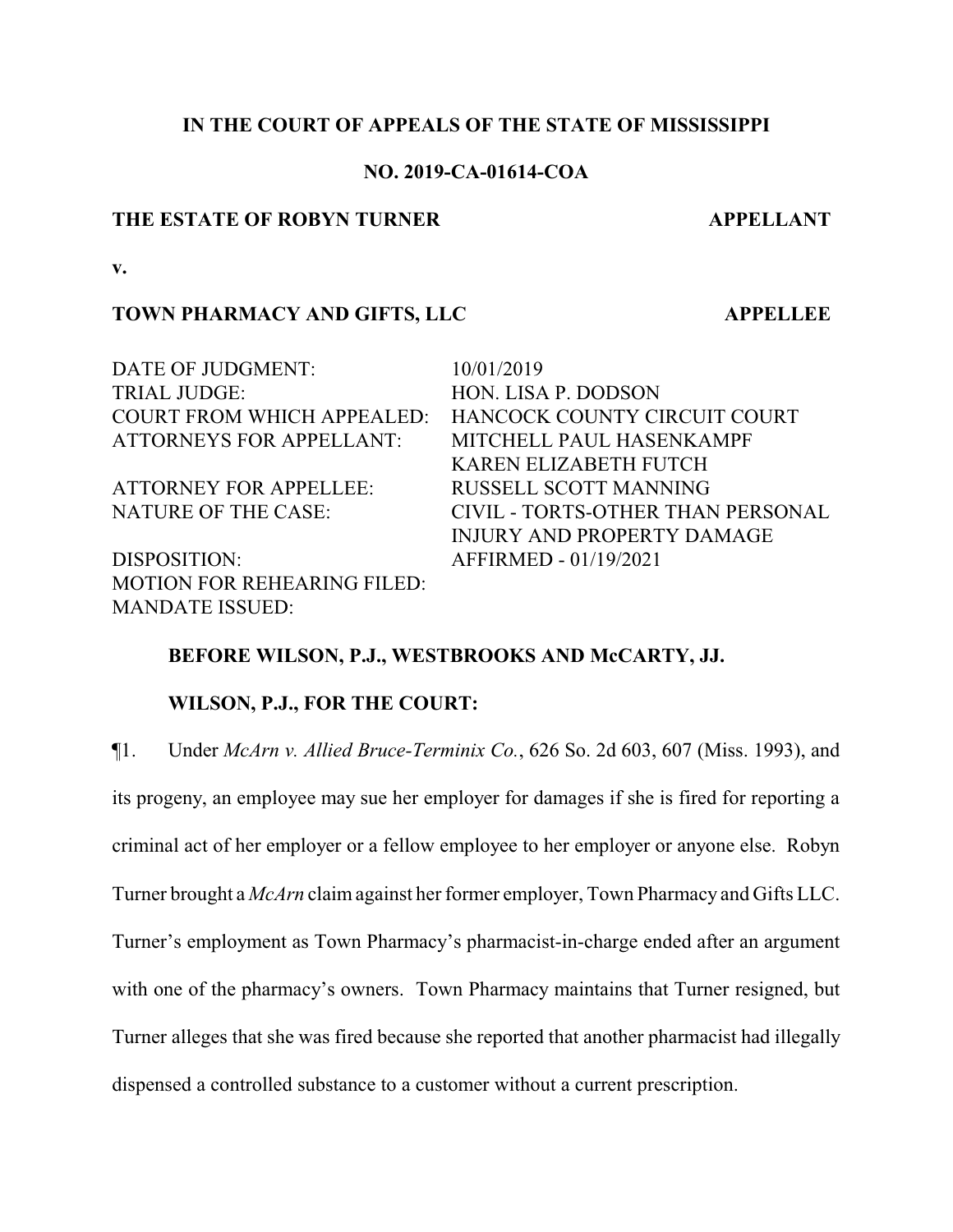¶2. The circuit court granted summary judgment in favor of Town Pharmacy because (1) Turner failed to show that the conduct she reported was criminal, (2) Turner resigned and was not fired, and (3) even if Turner was fired, there is no evidence that her employment ended because she reported a criminal act. We affirm because Town Pharmacy was entitled to summary judgment on the first of these grounds.<sup>1</sup>

## **FACTS AND PROCEDURAL HISTORY**

¶3. In early 2017, Tommy Turfitt and his mother Laurie were preparing to open a new pharmacy and gift store, Town Pharmacy and Gifts in Bay St. Louis. Tommy hired Robyn Turner to be Town Pharmacy's pharmacist-in-charge. Turner had worked with or for the Turfitts at one or more pharmacies in the past. Town Pharmacy opened in April 2017. From the beginning, Turner's relationships with her coworkers and the Turfitts were strained. Turner did not get along with Mindy Yarborough, a pharmacy technician. At one point, Turner told Yarborough that one of them was going to have to leave.

¶4. Turner also had a difficult relationship with the Turfitts. She did not like how they ran the pharmacy, and she thought they infringed on her authority as the pharmacist-incharge. Turner wanted "full reign" over Yarborough and Jerry Segura, the relief pharmacist. But she testified that Laurie told her that Yarborough was "not going anywhere" and that Turner should "be an adult and deal with it." Turner felt that she could not speak frankly with the Turfitts, and she claims that Laurie criticized and insulted her. Turner testified that on her last day at work, Laurie yelled at her that "people hate[d] [her]" everywhere she

 $1$  Because we affirm based on the first ground, it is unnecessary to address the remaining grounds for the circuit court's decision.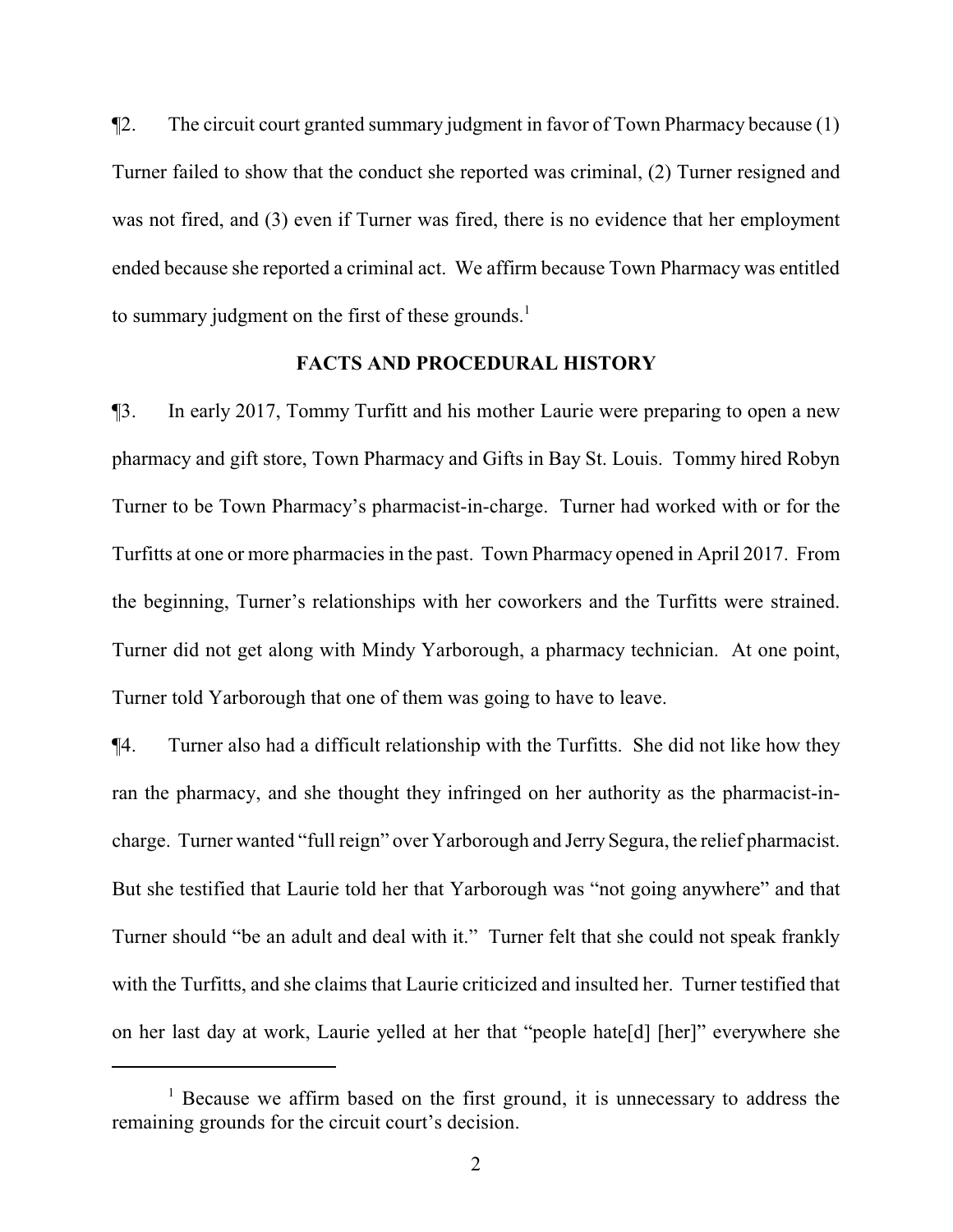worked and that "nobody like[d] [her]."

¶5. Turner admitted that her relationship with the Turfitts was "rocky," but she blamed the Turfitts. In May 2017, Tommy suggested that Turner should be thankful that he had hired her given the circumstances under which she had quit on him in the past. The next day, Turner sent Tommy a four-page handwritten letter in which she complained about Laurie's hostility toward her and the speed with which she had been required to set up the pharmacy. Turner concluded the letter by stating that she could easily find work at other pharmacies if she felt dissatisfied at Town Pharmacy. Several weeks later, Laurie sent Tommy a text message stating that Turner was "a very sick person" and "too negative." Laurie stated that she had "been praying for [Turner]" and had sympathy for her but that Turner was "not what [their] business need[ed]." Tommy agreed with Laurie, but he took no action regarding Turner's employment at that time.

¶6. Around August 2017, Turner's mother suffered a stroke, and Turner was absent from work to help care for her. Turner offered to resign if her absences were becoming a problem. However, the Turfitts were supportive of Turner. Tommy told her to take care of her mother and reassured her that her job was safe.

¶7. On September 2, 2017, the Saturday before Labor Day, the pharmacy closed at 2 p.m., but the gift shop remained open. Around 3:30 p.m., a customer called and asked for Segura, but Laurie told the customer that Segura had left and that the pharmacy was closed for the day. Shortly thereafter, the customer arrived at the store and told Laurie that Segura was on his way to the pharmacy to fill a prescription for the customer. Segura arrived and took the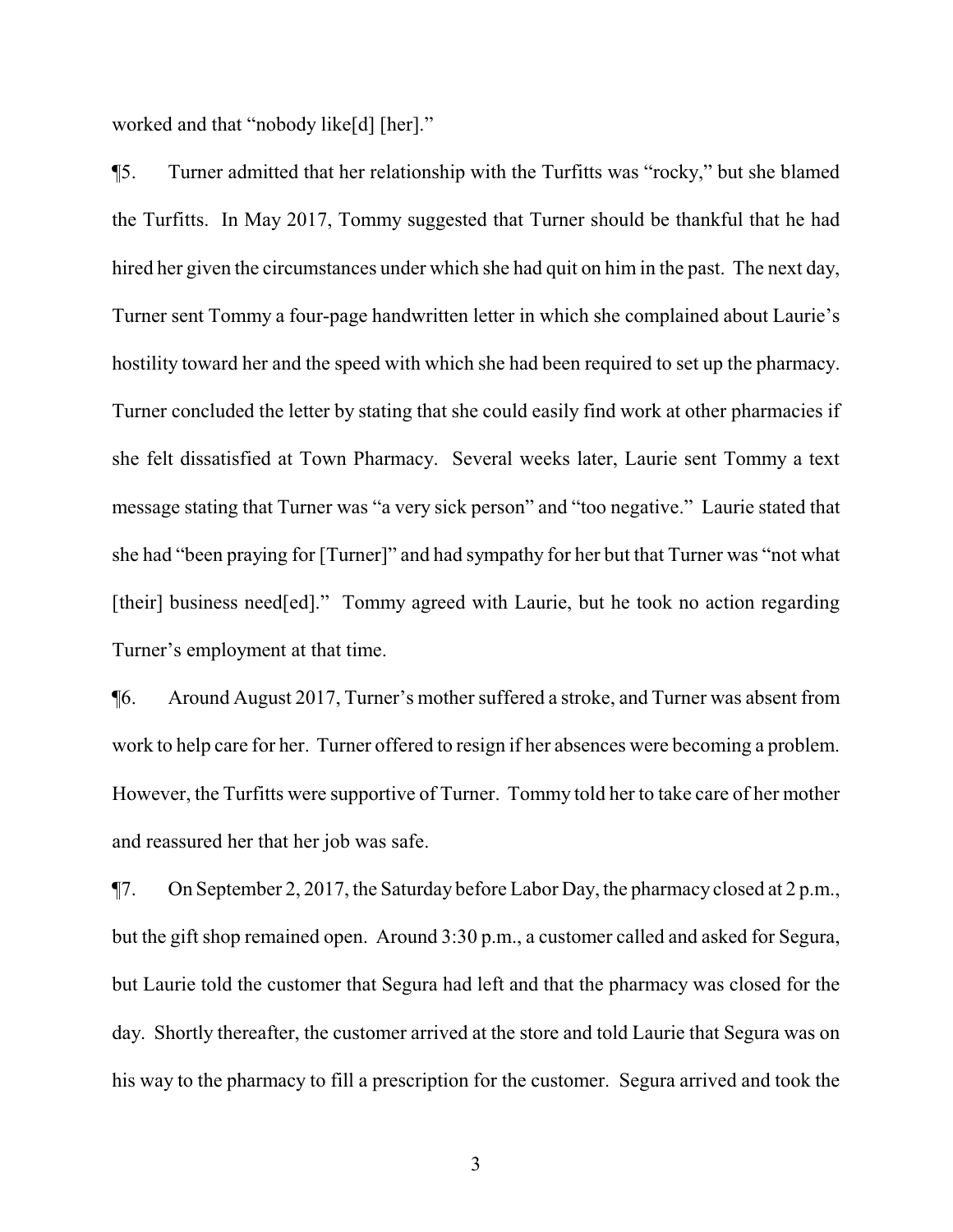customer to the pharmacy, and both the customer and Segura left soon after.

¶8. The pharmacy remained closed until Tuesday, September 5. When Turner arrived at work around 9:15 a.m. on Tuesday, she found a prescription for diazepam<sup>2</sup> dated that day with a note to "take four tablets out" of the prescription. Turner thought the note was odd. She also thought it was unusual to have already received a prescription dated that morning. She asked Tommy what he knew about the prescription. Tommy did not know anything about it and told her to ask Segura about it. However, Turner chose not to talk to Segura. Turner's reasons for not talking to Segura remain unclear. In her deposition, she said that "one of the reasons" she decided not to talk to Segura was that she "did not have the authority to . . . fire" him.

¶9. Segura later told Tommy that the customer was an elderly woman suffering from alcohol withdrawals and that he dispensed diazepam to her pursuant to her doctor's instructions. Segura submitted to a deposition by written questions, *see* M.R.C.P. 31, but his answers provided no details about the incident.<sup>3</sup> All that can be inferred is that Segura dispensed four pills to the woman on September 2 pursuant to an oral prescription from her

<sup>&</sup>lt;sup>2</sup> Diazepam is a schedule IV controlled substance. 21 C.F.R. § 1308.14(b)(17); Miss. Code Ann. § 41-29-119(b)(16) (Rev. 2018).

<sup>&</sup>lt;sup>3</sup> Segura retired sometime after Turner's employment at Town Pharmacy ended. According to Turner's attorney, Segura "dodged service" of a subpoena and said "he was leaving town and . . . would fight it." Segura agreed to a deposition by written questions. Segura did not dispute that he opened the pharmacy and served the customer. In response to the question whether he denied dispensing four diazepam pills to the customer "without [the customer] having a current prescription," Segura stated, "Any and all actions I took were under the orders of the physician. I was in communication with the doctor." Segura stated that the "Hippocratic Oath" prevented him from "go[ing] into detail" about the medicine he dispensed to the customer.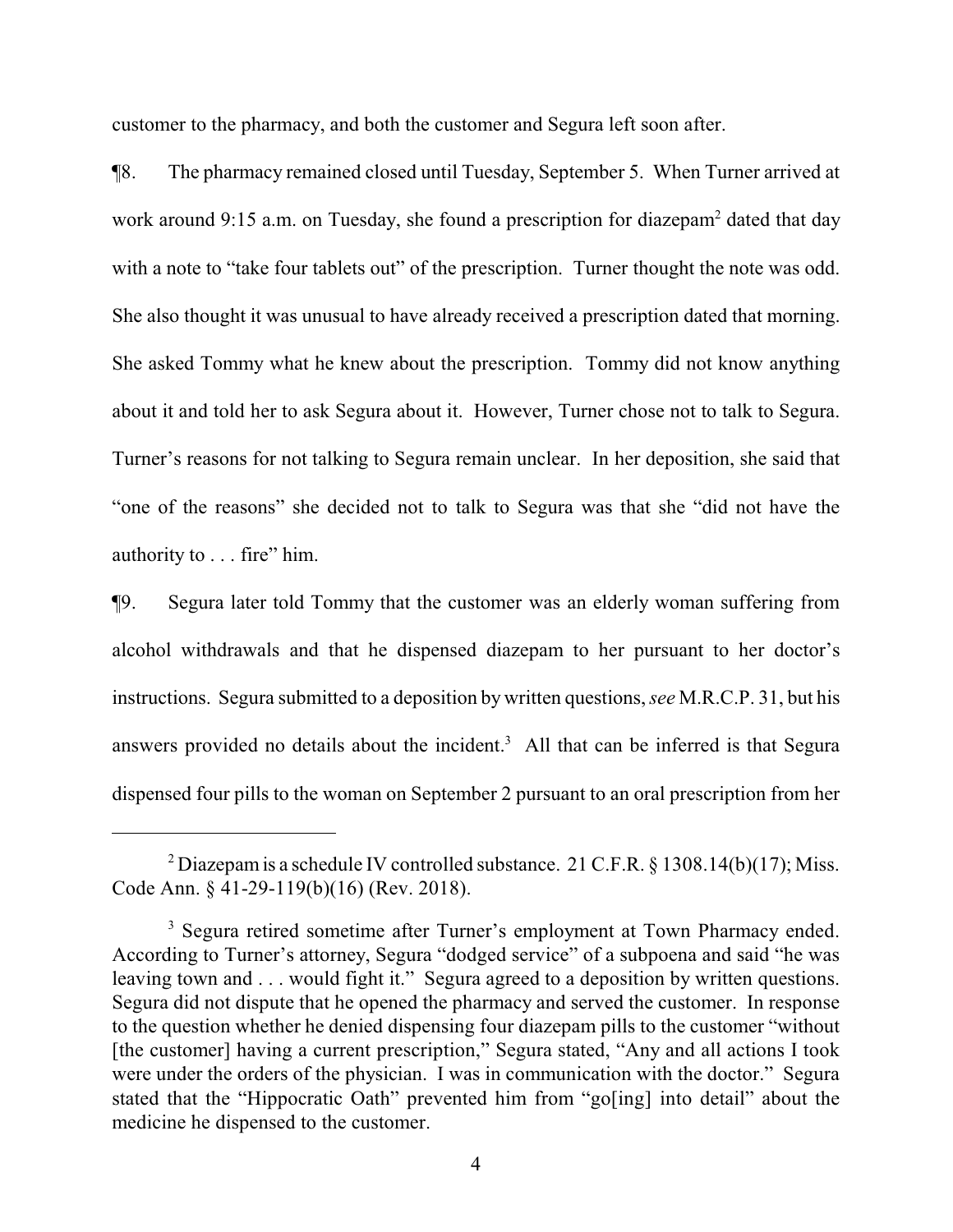doctor and that the pharmacy later received a written prescription from the doctor.

¶10. Turner alleges that she was concerned that Segura had dispensed pills without a prescription in violation of state and federal law. However, she did not express this concern to anyone. As stated above, she ignored Tommy's instruction to discuss the incident with Segura. In fact, she never discussed the incident with Segura. Between September 5 and September 19, Turner exchanged a number of friendly text messages with Segura and asked him to cover shifts for her at the pharmacy, but she never mentioned her alleged concern regarding the diazepam pills.

¶11. On September 19, Turner met with Tommy in Tommy's office. Turner had printed out and highlighted certain Board of Pharmacy regulations that she wanted to discuss with Tommy. It is not clear from Turner's testimony whether she ever specifically mentioned Segura or the September 2 incident during the meeting in Tommy's office. Tommy inferred that Turner was accusing him of violating the regulations by "circumventing" her authority as the pharmacist-in-charge. Tommy inferred that this was, "apparently, about" the September 2 incident. However, Tommy noted that two weeks earlier, he had told Turner to discuss the incident with Segura because he (i.e., Tommy) did not know anything about it. Yet Turner still had not discussed the incident with Segura.

¶12. Turner testified that her mention of "circumvention . . . was the trigger point for" Tommy and that the discussion "did not continue amicably" after she raised the issue. She testified that there were "some other issues as well, and . . . it all just blew up." She stated that the discussion quickly devolved into "an argument." Tommy "was angry," and she "was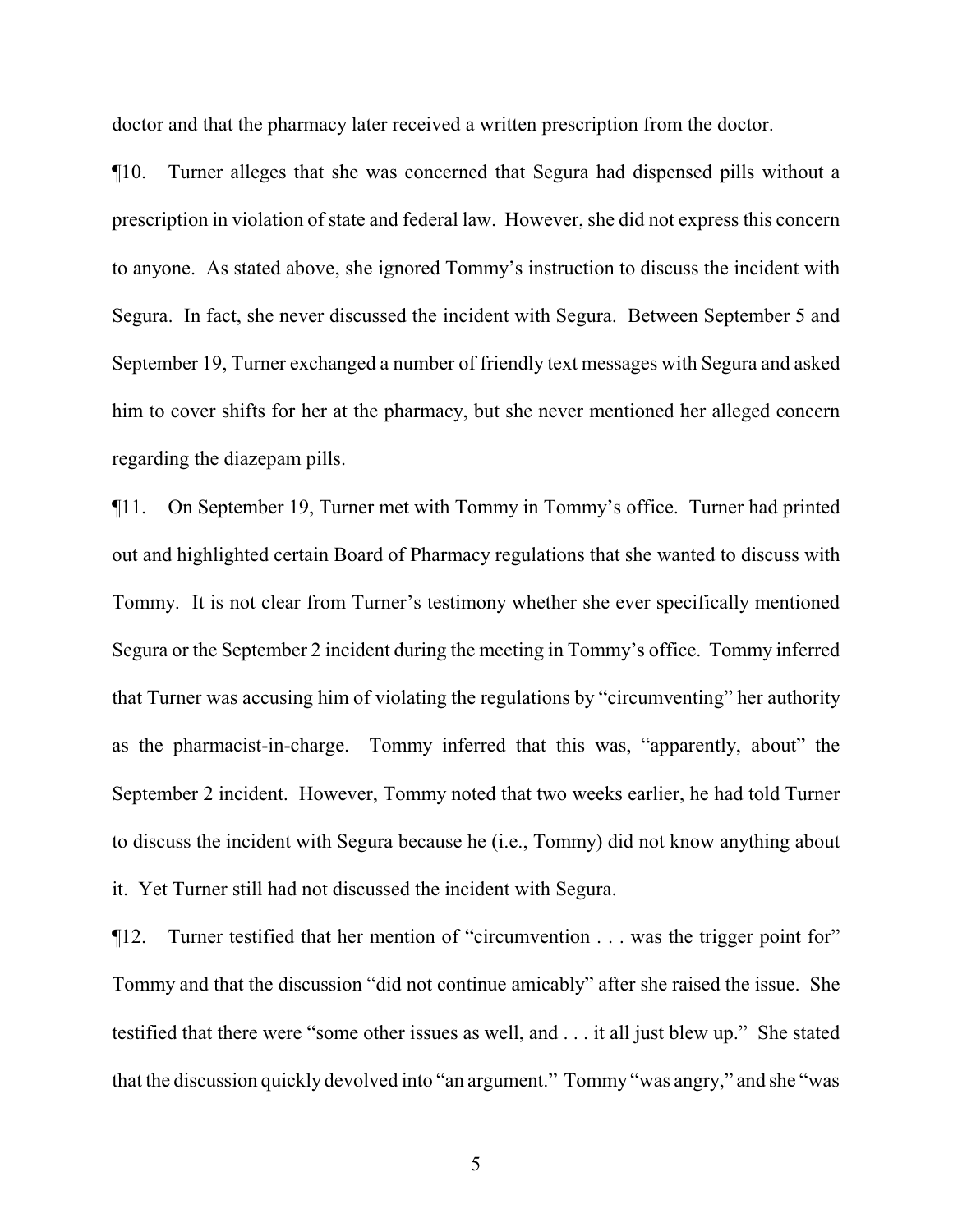upset." Turner testified that Tommy insulted her and complained about things that she "had done or not done" and that their argument ultimately "had nothing to do with" the Board of Pharmacy regulations or the September 2 incident involving Segura.

¶13. Turner and Tommy have different recollections of how the argument ended. According to Turner, she said, "If y'all don't want me here, just let me know." Tommy responded, "I think that would be best," and then he said, "I didn't see that coming." According to Turner, she then stated, "Tommy, I did not make that statement because I want to leave, because I intend to leave, or I have plans to leave. I made that statement because if you all do not like me because I am enforcing things that have to be done, just let me know." According to Turner, nothing further was said, but she finished her shift and left the pharmacy on September 19 believing that she was still employed.

¶14. According to Tommy, Turner stated, "If you and your mother don't want me here then I quit." Tommy responded that Turner's resignation was acceptable. Turner then finished her shift and went home.

¶15. Turner was not at work the next two days. She had previously asked Segura to cover her shifts, and Segura had agreed. Turner returned to the pharmacy on September 22. According to Turner, when she arrived at the pharmacy, Tommy informed her that he had "accepted [her] resignation," that she could leave immediately or finish her shift, and that September 22 would be her last day.<sup>4</sup> Turner then left the pharmacy.

¶16. On December 22, Turner filed suit against Town Pharmacy in the Hancock County

<sup>&</sup>lt;sup>4</sup> Tommy says that he told Turner she could work for two more weeks.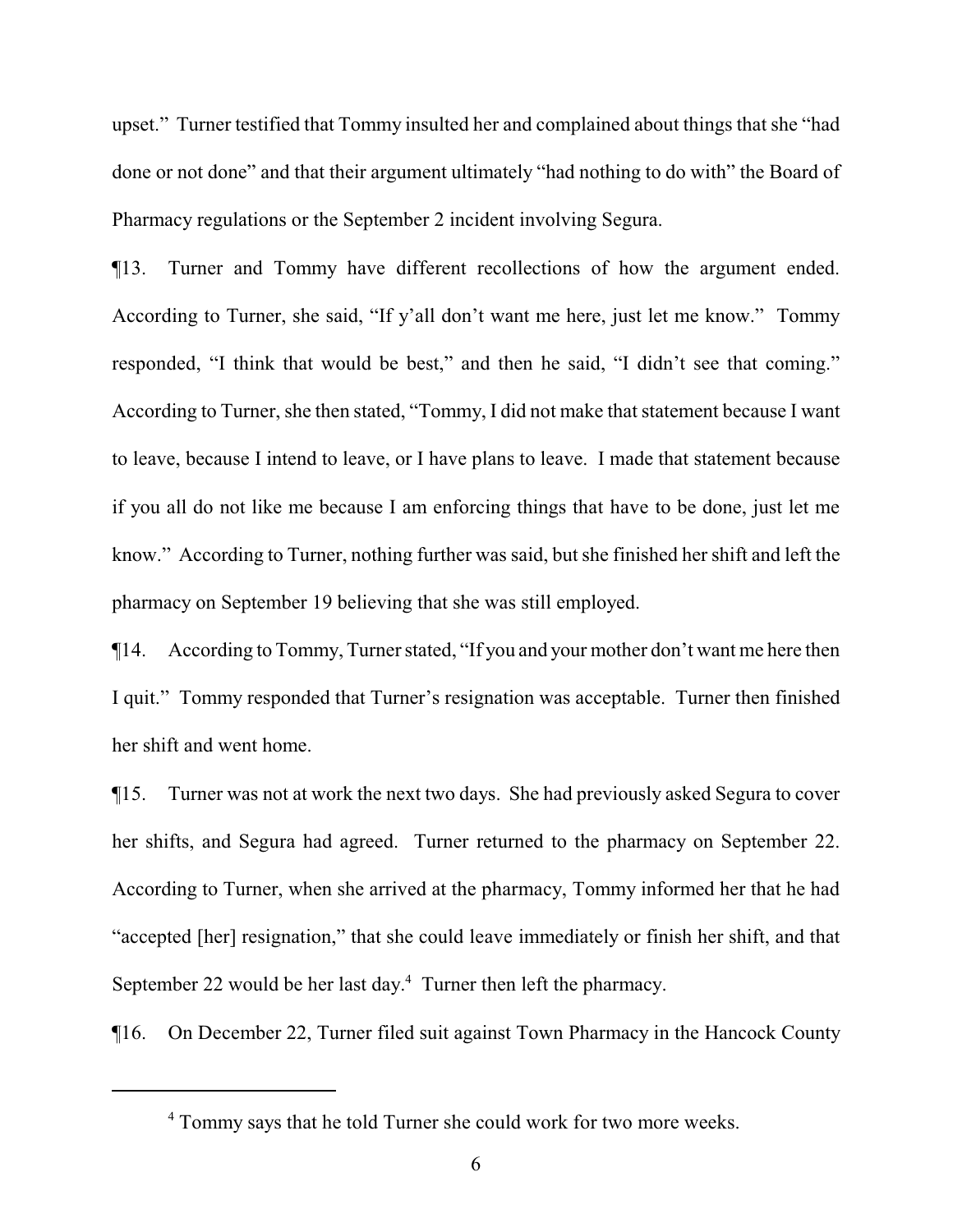Circuit Court, alleging wrongful termination. Turner alleged that Tommy fired her for reporting and refusing to participate in the illegal distribution of controlled substances to a customer without a current prescription. After discovery, Town Pharmacy moved for summary judgment. The circuit court granted Town Pharmacy's motion after concluding that (1) Turner failed to produce any evidence that Segura engaged in criminal conduct;<sup>5</sup> (2) Turner resigned and was not fired; and (3) even if "there was some misunderstanding about [Turner] resigning, there is no proof that her employment ended" because she reported an allegedly criminal act. Turner filed a notice of appeal.

## **ANALYSIS**

¶17. We review the grant or denial of a motion for summary judgment motion de novo, viewing the evidence in the light most favorable to the non-moving party. *Ill. Cent. R.R. Co. v. Jackson*, 179 So. 3d 1037, 1044 (¶16) (Miss. 2015). "[Summary] judgment . . . shall be rendered forthwith if the pleadings, depositions, answers to interrogatories and admissions on file, together with the affidavits, if any, show that there is no genuine issue as to any material fact and that the moving party is entitled to a judgment as a matter of law." M.R.C.P. 56(c). The non-moving party "may not rest upon the mere allegations or denials

<sup>&</sup>lt;sup>5</sup> Turner argues that the circuit court erred by addressing this issue because Town Pharmacy raised the issue in its rebuttal memorandum in support of its motion for summary judgment. However, the circuit court allowed Turner to file a sur-rebuttal and supplement the record to address the issue. Because the circuit court granted Turner an opportunity to respond, we conclude that Turner did not suffer any "unfair prejudice" and that the circuit court did not err by addressing the issue. *See Thornton v. Big M Transp. Co.*, 146 So. 3d 393, 398 (¶¶19-20) (Miss. Ct. App. 2014) (holding that defendant's failure to comply with Rule 4.03 of the Uniform Rules of Circuit and County Court Practice (subsequently renumbered as Rule 4.02) did not require reversal where the plaintiff had an opportunity to respond to the motion and did not suffer any "unfair prejudice").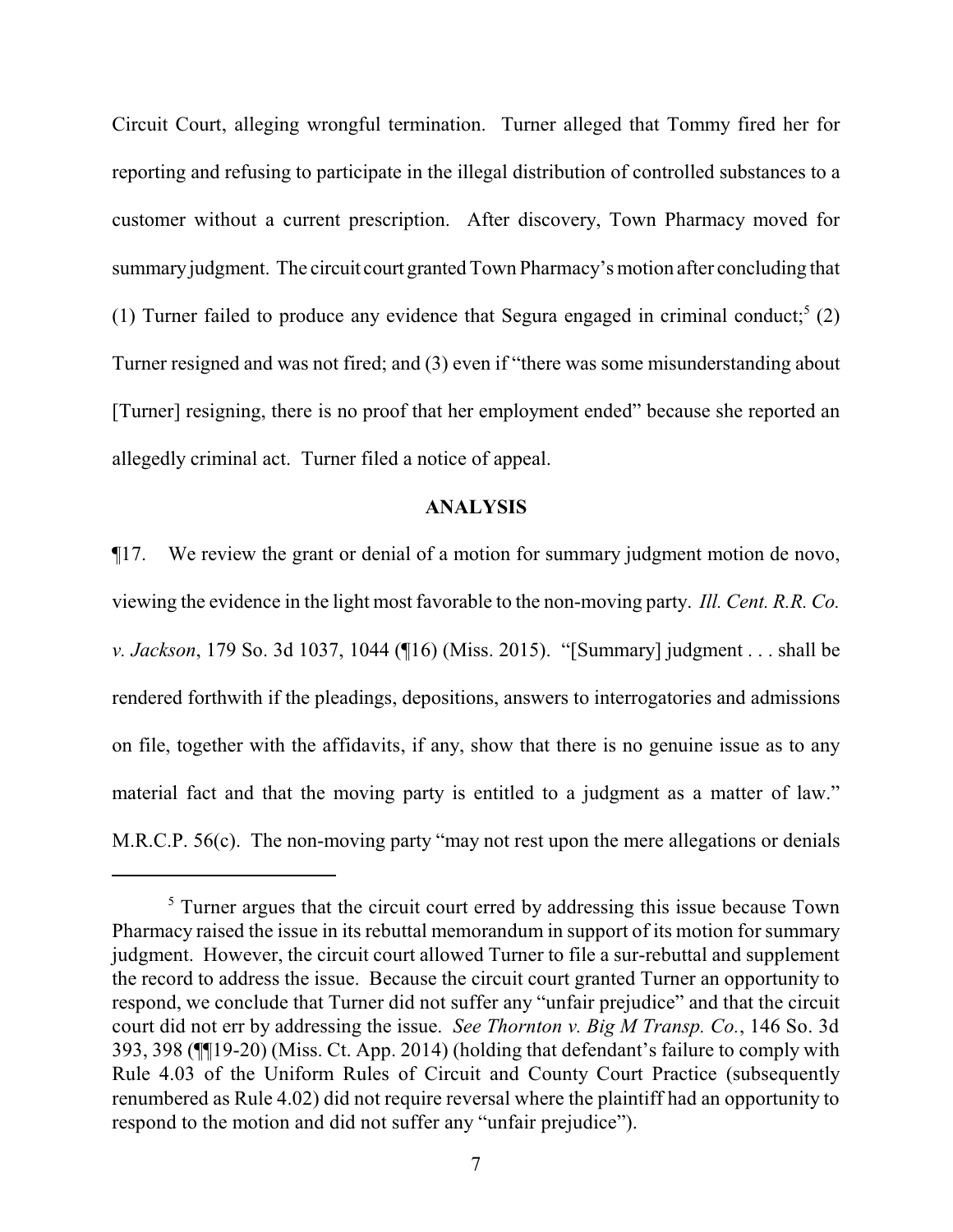of his [or her] pleadings, but, by affidavits or as otherwise provided by [Rule 56], must set forth specific facts showing that there is a genuine issue for trial." M.R.C.P. 56(e). Thus, pursuant to Rule 56, "the court *must* grant summary judgment unless—as to each material issue of disputed fact raised by the moving party—the record demonstrates at least the minimum quantum of evidence sufficient to justify a determination in favor of the non-moving party by a reasonable juror." *Glover ex rel. Glover v. Jackson State Univ.*, 968 So. 2d 1267, 1274 (¶19) (Miss. 2007) (footnotes omitted).

¶18. "Mississippi adheres to the employment at will doctrine, which states absent an employment contract expressly providing to the contrary, an employee may be discharged at the employer's will for good reason, bad reason, or no reason at all, excepting only reasons independently declared legally impermissible." *Harris v. Miss. Valley State Univ.*, 873 So. 2d 970, 986 (¶46) (Miss. 2004) (quotation marks omitted). However, our Supreme Court has recognized "a narrow public policy exception to the employment at will doctrine": an employee may sue her employer in tort for damages if she is fired for (1) refusing to participate in an illegal act or (2) reporting illegal acts of her employer to her employer or anyone else. *McArn*, 626 So. 2d at 607.<sup>6</sup>

¶19. *McArn*'s exception for whistleblowers is subject to important limitations. It "only appl[ies] where the activity complained of is actually illegal." *Obene v. Jackson State Univ.*,

<sup>&</sup>lt;sup>6</sup> More recently, the Supreme Court has held that an employee may sue for wrongful discharge if he is fired for storing a firearm inside a locked vehicle at work. *Swindol v. Aurora Flight Scis. Corp.*, 194 So. 3d 847, 854 (¶20) (Miss. 2016). The Court's holding was based on a statute that specifically forbids an employer frommaintaining a rule or policy that prohibits employees from storing a firearm inside a locked vehicle. *Id.* at 853-54 (¶¶18- 20) (citing Miss. Code Ann. § 45-9-55 (Rev. 2015)).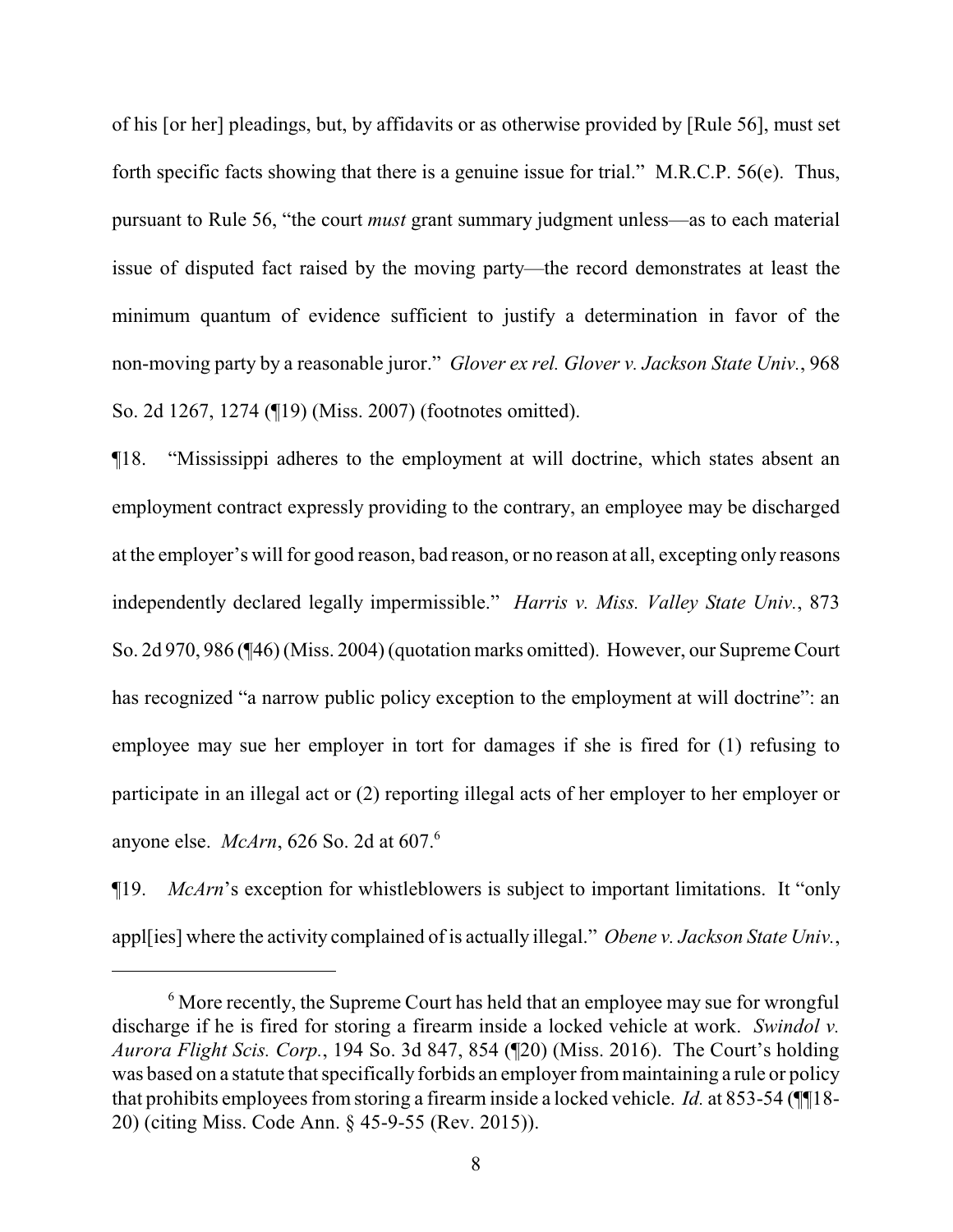233 So. 3d 872, 876 (¶13) (Miss. Ct. App. 2017), *cert. denied*, 233 So. 3d 820 (Miss. 2018). Therefore, "[a] plaintiff's subjective belief that the acts reported were illegal does not satisfy *McArn*." *Gray v. Town of Terry*, 196 So. 3d 211, 218 (¶23) (Miss. Ct. App. 2016) (quoting *McGrath v.Empire Inv. Holdings*, No. 1:11-CV-209-A-S, 2013 WL 85205, at \*4 (N.D. Miss. Jan. 7, 2013)). In addition, the exception only applies if "the acts complained of warrant the imposition of *criminal* penalties, as opposed to mere civil penalties." *Roop v. S. Pharms. Corp.*, 188 So. 3d 1179, 1185 (¶17) (Miss. 2016) (emphasis added) (quoting *Hammons v. Fleetwood Homes of Miss. Inc.*, 907 So. 2d 357, 360 (¶11) (Miss. Ct. App. 2004)). Thus, in response to a motion for summary judgment, the plaintiff "must state with specificity the allegedly illegal conduct, point to evidence of record to support his allegations, and describe how that conduct violated a criminal statute." *White v. Cockrell*, 190 So. 3d 878, 883 (¶16) (Miss. Ct. App. 2015).

¶20. Turner alleges that Segura violated federal law bydispensing a schedule IV controlled substance. *See* 21 U.S.C. § 841. However, it is lawful for a licensed pharmacist such as Segura to dispense a schedule IV controlled substance such as diazepam pursuant to a valid written *or oral* prescription from a doctor.<sup>7</sup> A pharmacist may dispense such a medicine "(i) upon a written prescription of a practitioner licensed by law to administer such drug, or (ii) upon an oral prescription of such practitioner which is reduced promptly to writing and filed by the pharmacist, or (iii) by refilling any such written or oral prescription if such refilling

<sup>7</sup> *See* 21 U.S.C. § 829(b) (providing that a pharmacist may only dispense a schedule IV controlled substance pursuant to "a written or oral prescription in conformitywith section 503(b) of [the Federal Food, Drug, and Cosmetic] Act," 21 U.S.C. § 353(b)).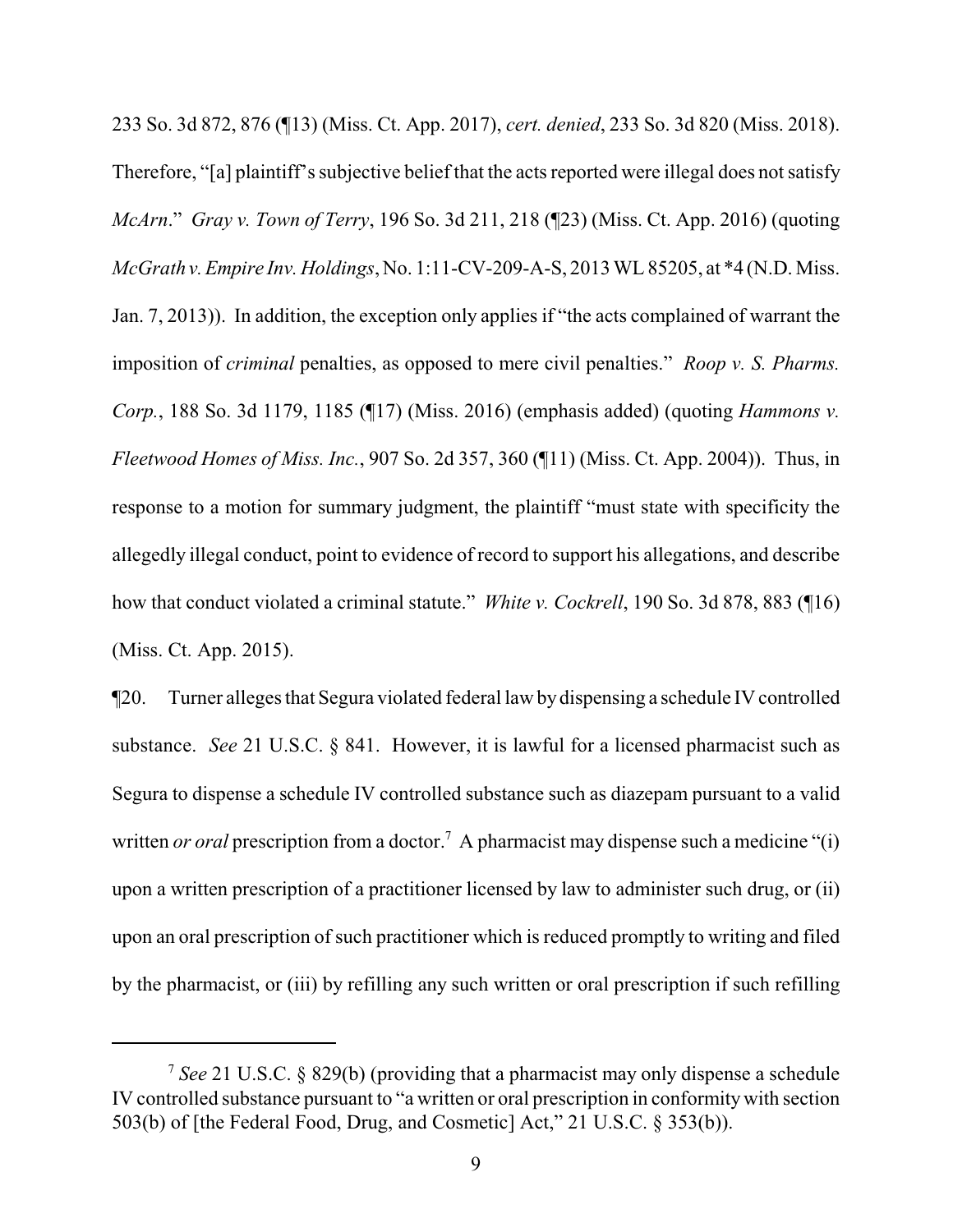is authorized by the prescriber either in the original prescription or by oral order which is reduced promptly to writing and filed by the pharmacist." 21 U.S.C. § 353(b); *see also* Miss. Code Ann. § 41-29-137(b) (stating that a Schedule IV controlled substance "shall not be dispensed without a written or oral valid prescription of a practitioner").

¶21. In this case, Turner presented little evidence of what occurred on September 2. The evidence in the record tends to show that Segura dispensed four diazepam pills to a customer on September 2 based on an oral prescription from the customer's doctor. The evidence also shows that the prescription was reduced to writing, as Turner testified that there was a written prescription for the customer when the pharmacy reopened on September 5. As the circuit court noted during the summary judgment hearing, Turner was unable to establish any other facts about the incident. Turner's lack of evidence is due in part to her own failure to discuss the incident with Segura. As discussed above, it is undisputed that Tommy instructed Turner, as the pharmacist-in-charge, to discuss the issue with Segura. However, Turner made a deliberate decision not to discuss the issue with Segura, even though she continued to talk to him about other matters, including asking him to cover shifts for her. In addition, Turner failed to subpoena Segura for an oral deposition. Nor did she depose or obtain an affidavit from the prescribing doctor or the customer. As a result, the only evidence in the record tends to show that Segura dispensed four pills pursuant to an oral prescription and that the prescription was subsequently reduced to writing.

¶22. Turner argues that Segura illegally dispensed diazepam on September 2 because the doctor's oral prescription was not "reduced promptly to writing," as required by law. 21

10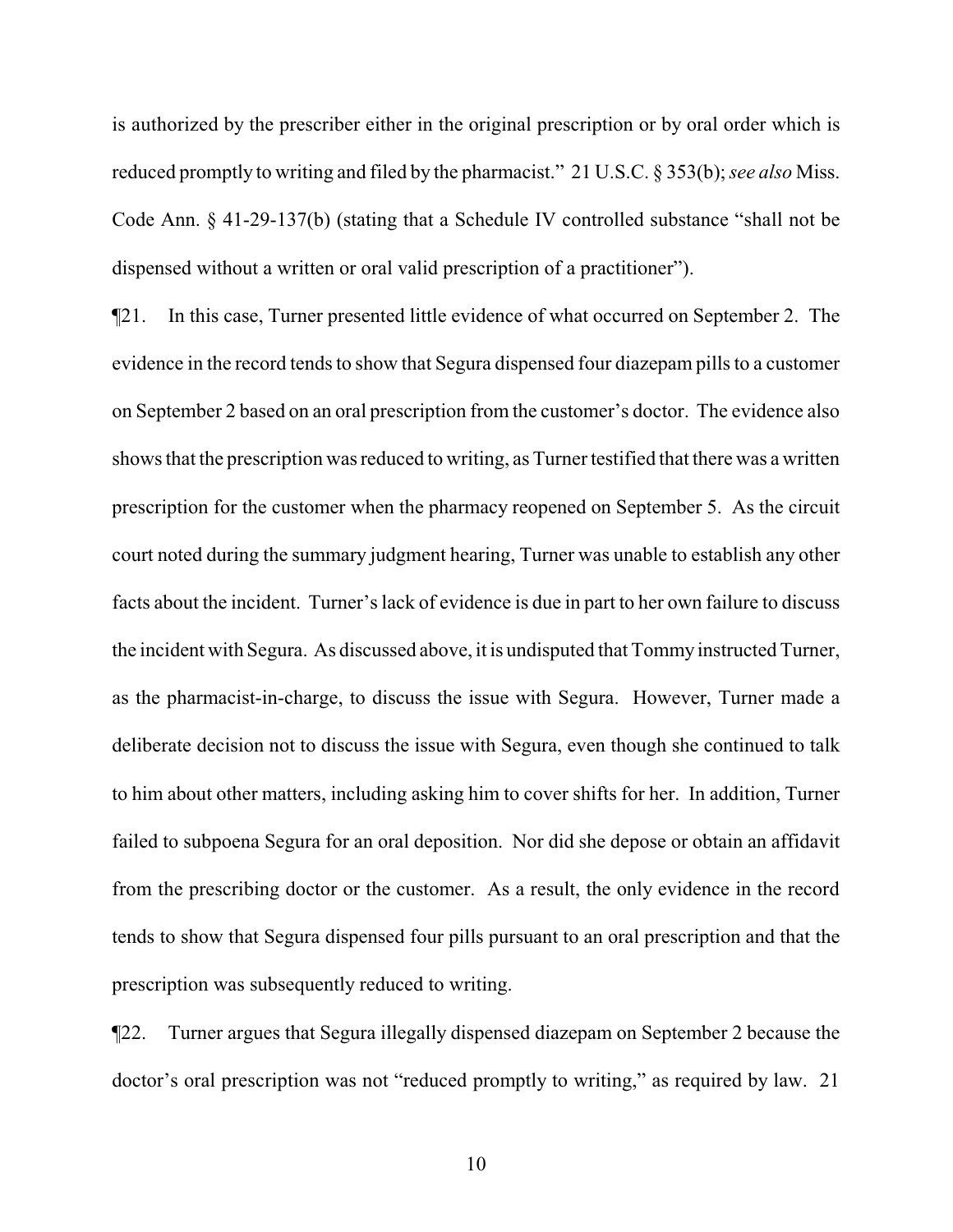U.S.C.  $\delta$  353(b).<sup>8</sup> However, as the circuit court noted, the pharmacy received a written prescription by the time it opened the next business day. Turner has provided no authority that supports her claim that this was not sufficiently prompt—or that a delay until the next business day would support *criminal* charges against Segura.

¶23. Turner does argue that a federal regulation, 21 C.F.R. § 1306.05, "defines promptly." However, this contention is inaccurate. The regulation simply states that a doctor's prescription "shall be dated as of, and signed on, the day when issued." *Id.* The regulation is "designed to ensure that the doctor examines the patient before delivering the prescription and to ensure that there is a legitimate medical reason for delivering the prescription." *United States v. Joseph*, 709 F.3d 1082, 1090-91 (11th Cir. 2013). It does not address or define the statutory term "promptly" or address the manner of recording of an oral

<sup>&</sup>lt;sup>8</sup> Turner also argues that the diazepam was "misbranded while held for sale" because the prescription was not "reduced promptly to writing." 21 U.S.C. § 353(b); *see United States v. Arlen*, 947 F.2d 139, 141 n.2 (5th Cir. 1991) ("Any prescription drug that is dispensed without a prescription is deemed 'misbranded' as a matter of law."). Federal law prohibits "the doing of any  $\dots$  act with respect to  $\lceil a \dots d\text{rug } \dots \text{if such act is done while}$ such [drug] is held for sale . . . after shipment in interstate commerce and results in such [drug] being . . . misbranded." 21 U.S.C. § 331(k); *see also* 21 U.S.C. § 333(a) (providing criminal penalties for violations of section 331). Turner's "misbranding" argument fails for the same reasons as the argument discussed in the text.

Finally, on appeal, Turner alleges that Town Pharmacy violated 21 U.S.C.  $\S 842(a)(5)$ by failing to keep certain records. *See* 21 U.S.C. § 842(c)(2)(A) (providing for criminal penalties if an indictment specifically alleges and the trier of fact specifically finds "that the violation was committed knowingly"). However, Turner failed to raise this issue or mention this statutory provision in the circuit court. Therefore, the issue is waived. *See, e.g.*, *Methodist Hosps. of Memphis v. Guardianship of Marsh*, 518 So. 2d 1227, 1228 (Miss. 1988) ("A trial judge cannot be put in error on a matter which was never presented to him for decision."); *Adams v. Bd. of Supervisors of Union Cnty.*, 177 Miss. 403, 170 So. 684, 685 (1936) ("It is a long-established rule in this state that a question not raised in the trial court will not be considered on appeal.").